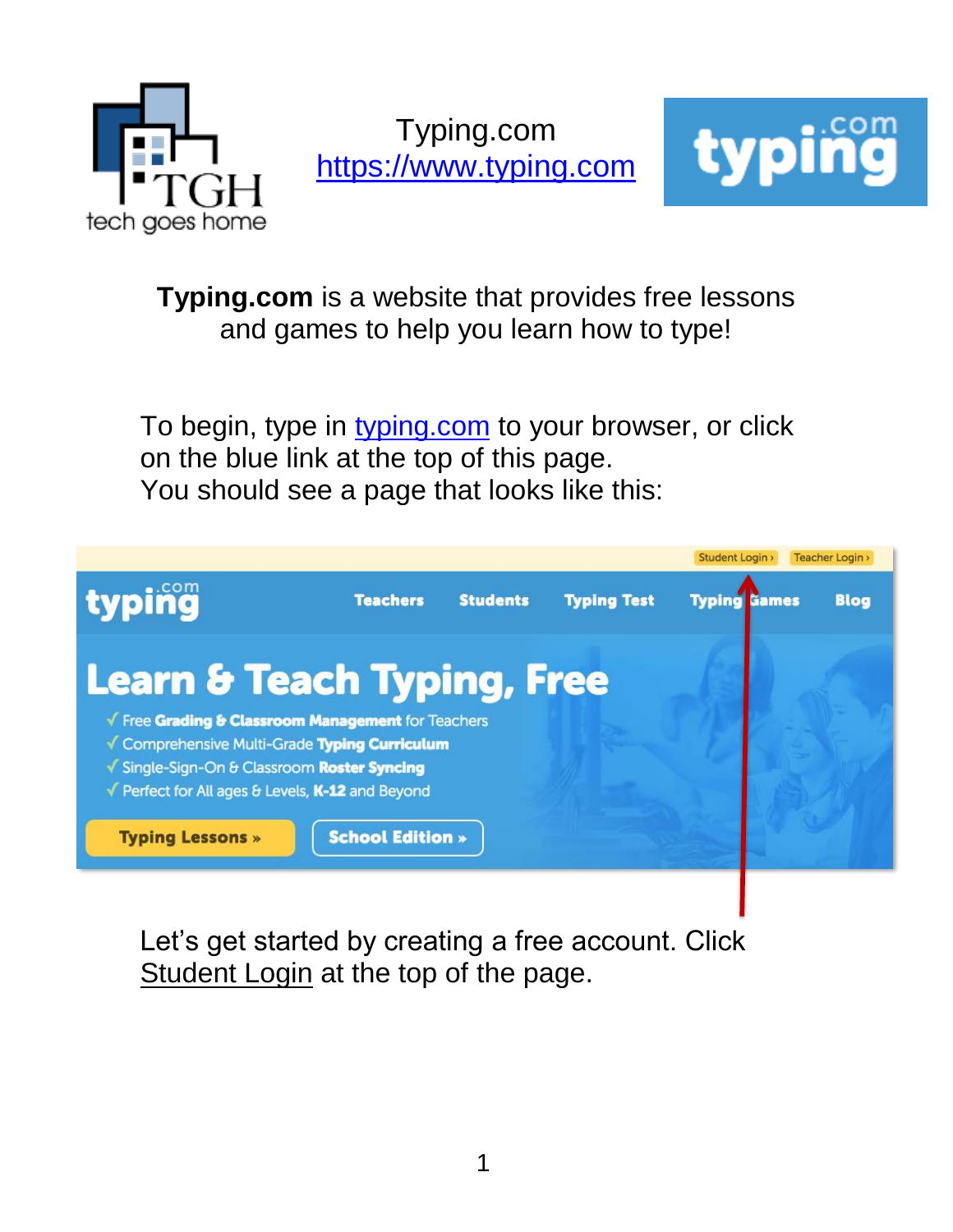Make up a username and password, or log in with your Clever or Google account.

| <b>Student Login</b>                            | <b>Sign Up, It's Free!</b>                        |                                                  |  |  |  |  |  |  |
|-------------------------------------------------|---------------------------------------------------|--------------------------------------------------|--|--|--|--|--|--|
| Username / Email                                | Username<br><b>TechGoesHome</b>                   | Email (optional)                                 |  |  |  |  |  |  |
| Password<br>I forgot my login!<br><b>LOG IN</b> | Password<br><br>Privacy Policy & Terms of Service | Password Again<br><br><b>CREATE FREE ACCOUNT</b> |  |  |  |  |  |  |
| Log in with Clever                              | Or Use Single Sign On                             | Log in with Google                               |  |  |  |  |  |  |

Now that you've created your account, let's check out some of the great typing lessons available.

On the homepage, click the yellow button that says **Typing Lessons** to get started.

| typing                  |                                                                                                                                                                                              | <b>Teachers</b>         | <b>Students</b> | <b>Typing Test</b> | <b>Typing Games</b> | <b>Blog</b> |
|-------------------------|----------------------------------------------------------------------------------------------------------------------------------------------------------------------------------------------|-------------------------|-----------------|--------------------|---------------------|-------------|
|                         | <b>Learn &amp; Teach Typing, Free</b><br>√ Free Grading & Classroom Management for Teachers<br>√ Compreh nsive Multi-Grade Typing Curriculum<br>√ Single-Siç n-On & Classroom Roster Syncing |                         |                 |                    |                     |             |
| <b>Typing Lessons »</b> | Y Perfect M All ages & Levels, K-12 and Beyond                                                                                                                                               | <b>School Edition »</b> |                 |                    |                     |             |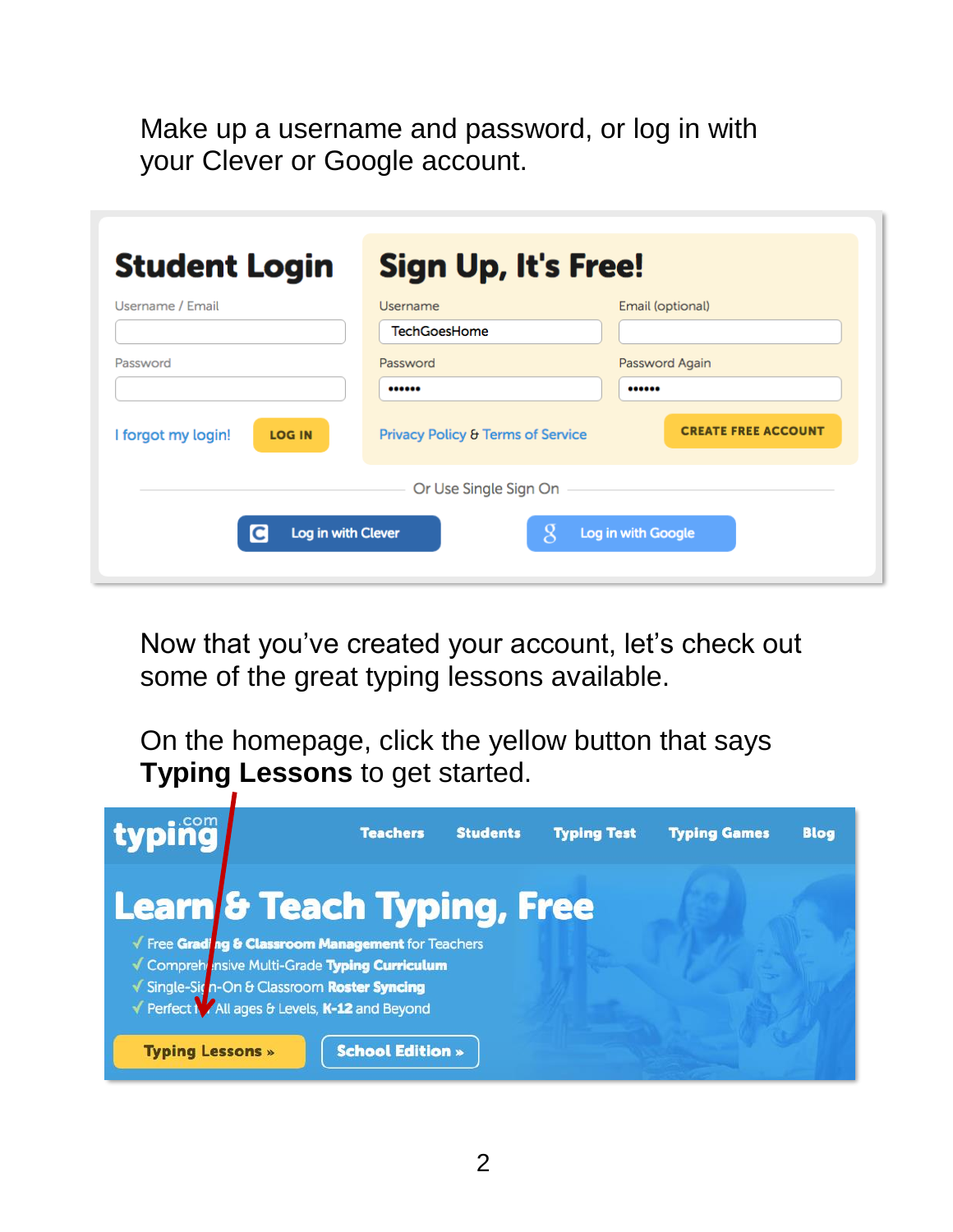Here we can see all of the typing lessons, from beginner to advanced. Let's start with the first beginner lesson, "**J, F, and Space**". Click the yellow arrow to start the lesson.

| <b>Typing Lessons</b> |                 |                          |                                |
|-----------------------|-----------------|--------------------------|--------------------------------|
|                       | <b>Beginner</b> | > J, F, and Space        | $*$ 0/33 0 <sup>WPM</sup><br>▸ |
|                       | <b>BEGIN</b>    | U, R, and K Keys         |                                |
|                       | Intermediate    | D, E, and I Keys         |                                |
|                       | <b>BEGIN</b>    | C, G, and N Keys         |                                |
|                       | Advanced        | <b>Beginner Review 1</b> |                                |
|                       | <b>BEGIN</b>    | T, S, and L Keys         |                                |

Follow the instructions on the page to complete your first typing lesson!

| To begin, press the <b>CONTINUE</b> button below. |              |               |               |               |               |               |                                       |   |    |   |          |               |   |               |             |             |             |
|---------------------------------------------------|--------------|---------------|---------------|---------------|---------------|---------------|---------------------------------------|---|----|---|----------|---------------|---|---------------|-------------|-------------|-------------|
|                                                   | ×            | $\rightarrow$ | $\frac{8}{2}$ |               | $\frac{1}{3}$ | $\frac{1}{4}$ | $\begin{array}{c} n \\ 5 \end{array}$ |   | 67 |   | <b>B</b> | $\frac{1}{9}$ |   | $\frac{1}{0}$ |             | $\sim$<br>Ξ | dealer (B)  |
|                                                   | tids to      |               | Q             | W             | Ε             | R             |                                       | Τ | Υ  | U |          | 4             | O | P             |             |             |             |
|                                                   | case look Q. |               |               |               |               | Ð<br>ψĥ       |                                       | G | H  |   |          |               |   |               |             |             | Archae' and |
|                                                   | atelli O-    |               |               |               |               |               | ٧                                     |   | B  | N |          |               |   |               |             |             | $0$ sites   |
| eri                                               |              |               |               | <b>Street</b> |               |               |                                       |   |    |   |          |               |   |               | <b>CHEE</b> | in.         | <b>GM</b>   |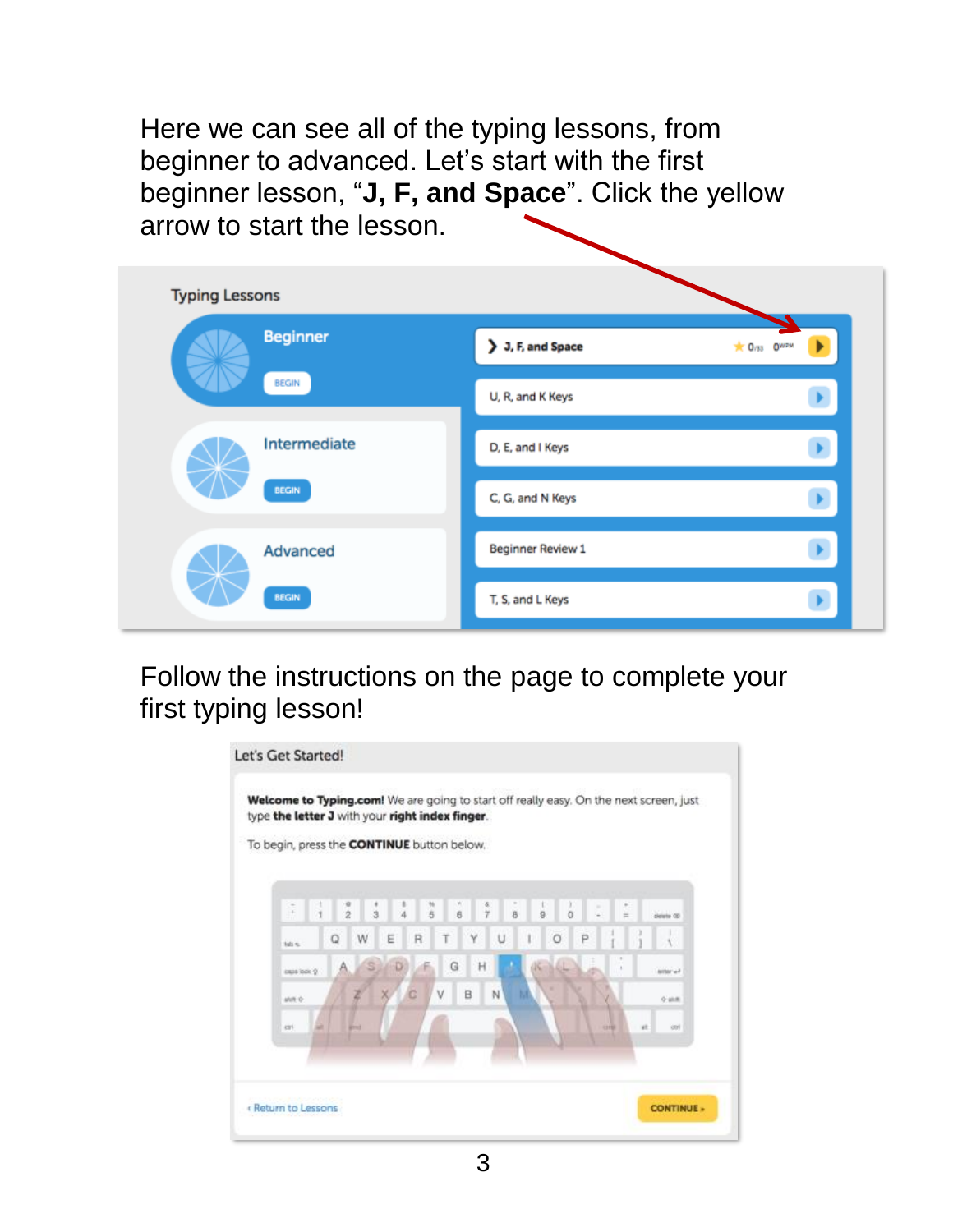Once you've completed the lesson, you will see this page showing you how you did. At the bottom, there are three buttons. You can continue to the next lesson, view all of the lessons, or take a typing test to test your speed and accuracy.

J, F, and Space

![](_page_3_Picture_2.jpeg)

Let's try taking a timed typing test. Click **this** green button to go to the typing test page.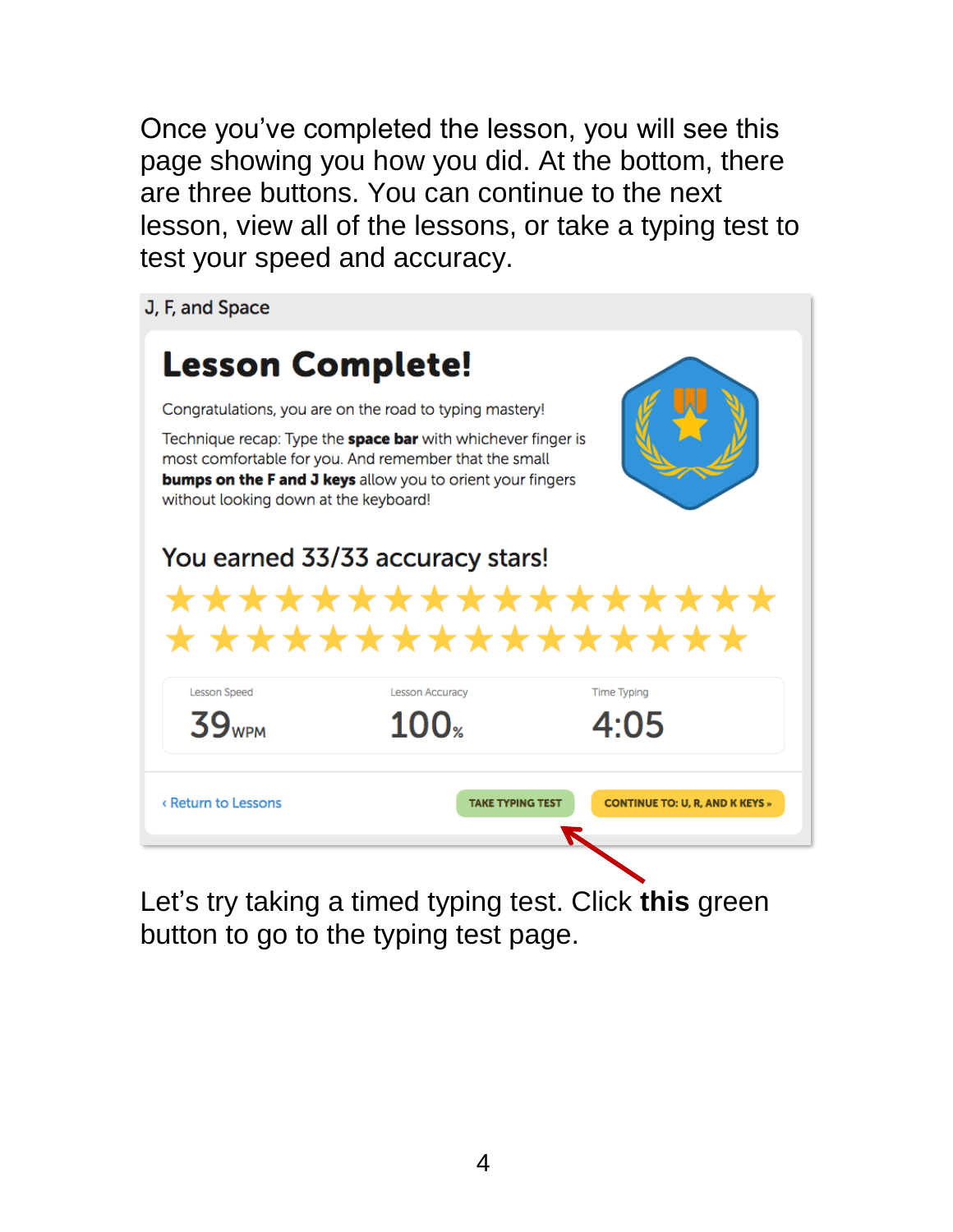Here you can choose how long you want your test to be. Let's start out with a one-minute test. Click the button that says **Take 1:00 Test** to begin.

![](_page_4_Figure_1.jpeg)

The test will give you a block of text to type, like the one shown below. The timer will start once you type the first letter. Keep typing until the timer hits zero.

| 1:00 Typing Test                                 | 1:00<br>$\circ$ |
|--------------------------------------------------|-----------------|
| As the number of overweight children in the      |                 |
| United States continues to climb, fitness is a   |                 |
| consideration that weighs heavily on the minds   |                 |
| of parents, caregivers and teachers. The risk of |                 |
| health issues accompanying obesity among         |                 |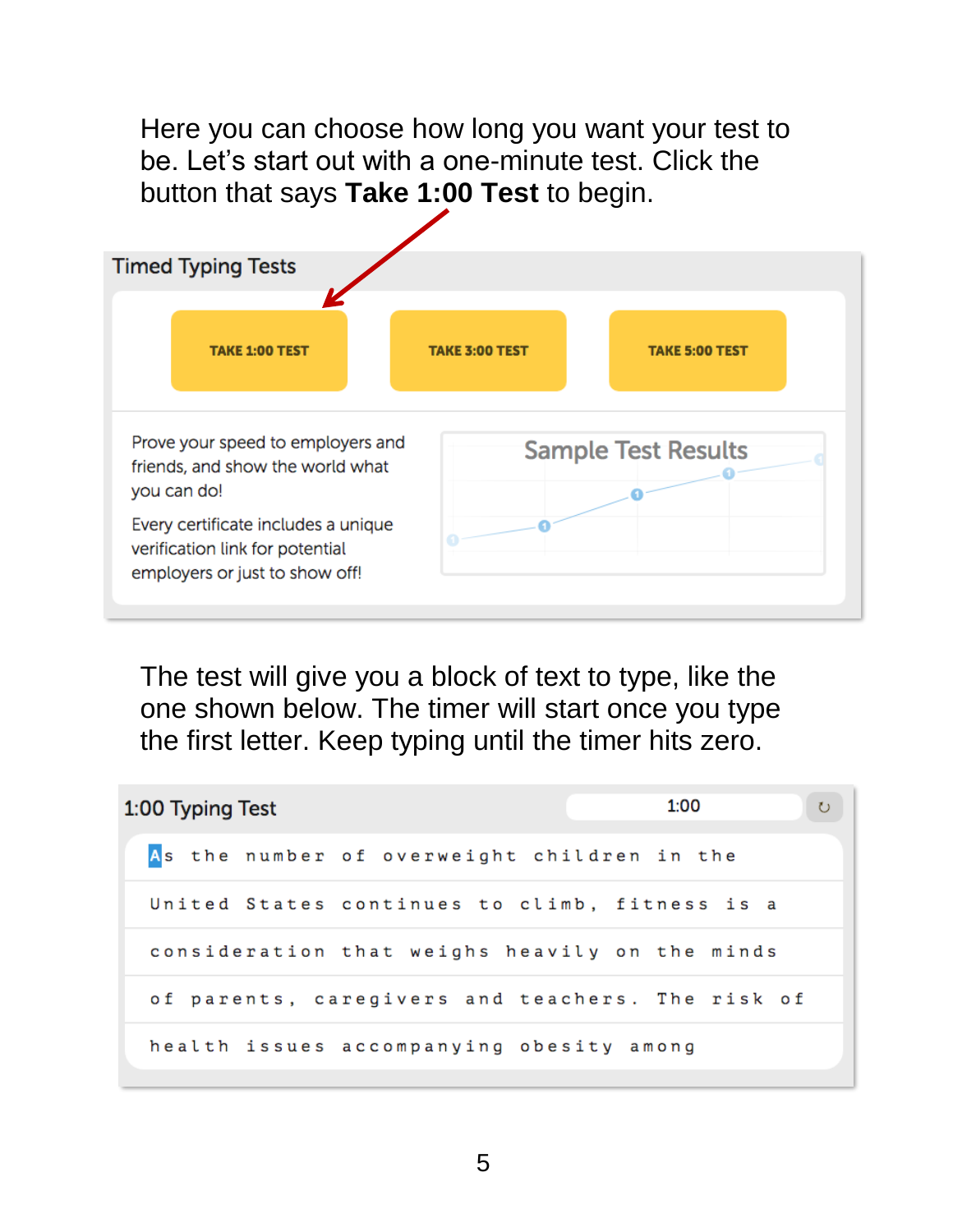If you mistype a letter, it will be highlighted in red like this:

Water covers 70 per<mark>c</mark>ent of **Earth's surface, yet** 

You can use the delete key on your keyboard to go back and correct your mistake.

| <b>Test Complete!</b><br>Great job! You completed the typing<br>test. You can now print your beautiful<br>personalized typing certificate! |          | RTY<br>E<br>$U = I$ $O = P$<br>$\alpha$<br>${\bf W}$<br>÷<br>$G$ $H$<br>$J - K$<br>$\langle \hspace{.1cm}   \hspace{.1cm} \hspace{.1cm} \textrm{S} \hspace{.1cm} \rangle$<br>$\mathsf D$<br>$\mathsf F$<br>$\mathsf L$<br>A<br>GROS TOOK OF<br>Z X C V B N M ( ) ( )<br>extr 6<br><b>O stift</b><br>ctr.<br>A1<br><b>Long</b><br>one |
|--------------------------------------------------------------------------------------------------------------------------------------------|----------|--------------------------------------------------------------------------------------------------------------------------------------------------------------------------------------------------------------------------------------------------------------------------------------------------------------------------------------|
| Speed                                                                                                                                      | Accuracy | <b>Time Typing</b>                                                                                                                                                                                                                                                                                                                   |
| 61 <sub>WPM</sub>                                                                                                                          |          | 1:00                                                                                                                                                                                                                                                                                                                                 |
| <b>K Return to Tests</b>                                                                                                                   |          | <b>PRINT CERTIFICATE</b>                                                                                                                                                                                                                                                                                                             |

Once you finish, the page will show you your typing speed measured in words per minute (WPM) and your typing accuracy as a percentage.